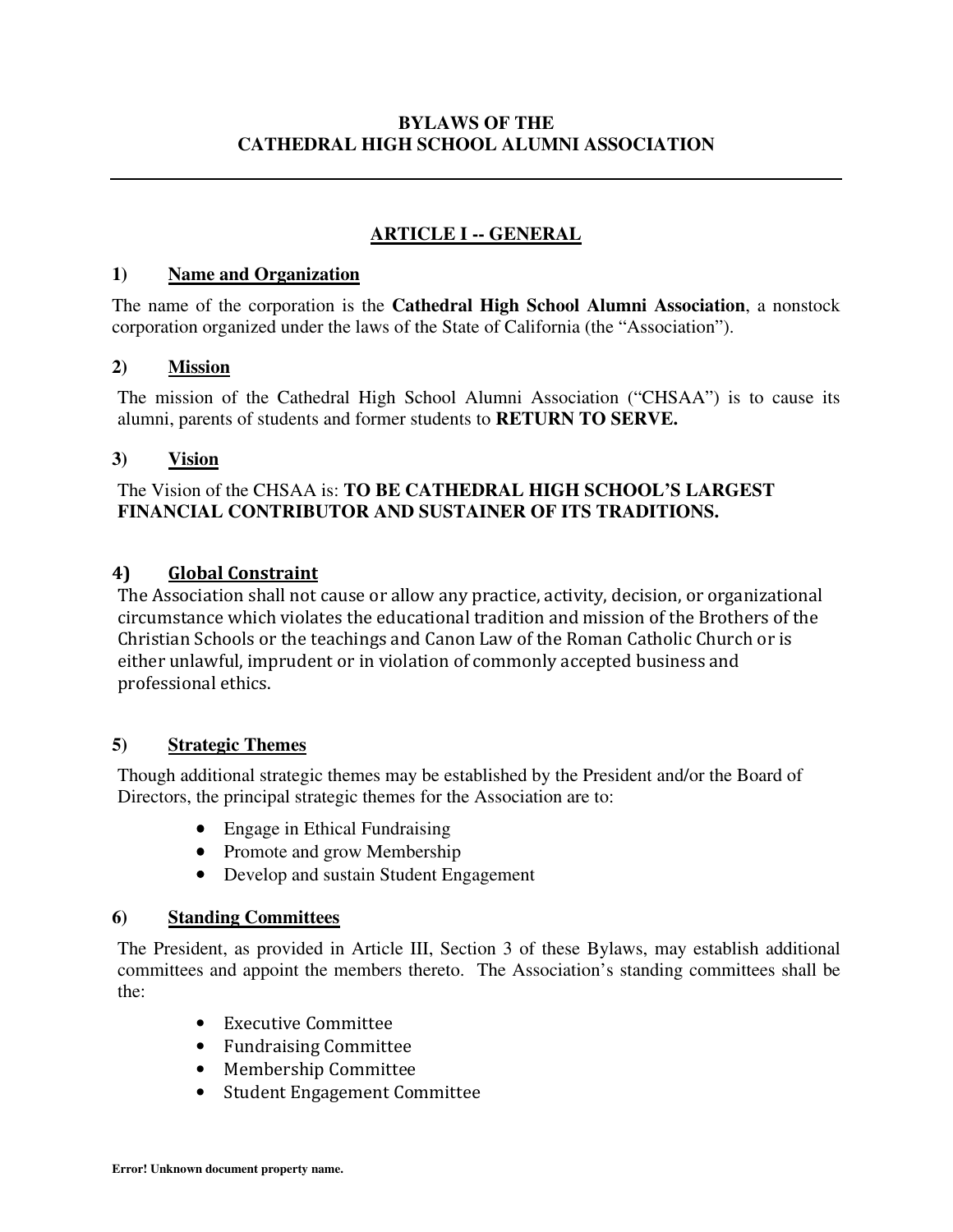- Elections and Nominations Committee
- Audit Committee

# **7) Principal Office**

The principal office of the Association is: **1253 Bishops Road; Los Angeles, CA 90012**.

## **8) Members**

A member is any graduate or former student of Cathedral High School (**"CHS")** and persons, male or female, who are neither graduates nor former students of CHS, that have demonstrated a period of sustained voluntary or financial support of CHS. This includes parents of students and former students, all of whom must have paid their annual dues in accordance with the applicable provisions of these Bylaws.

A. A membership in the Association is personal to the member and is not transferable, either voluntarily or by operation of law.

# **9) Dues**

The Board of Directors shall establish the amount of the annual membership dues required of all persons who otherwise qualify for membership in the Association. To be a member in good standing of the CHSAA all such persons must complete their Membership Application, pay their dues annually, in advance, and in one lump sum on or before the date specified by the Board of Directors. The amount of the annual dues shall not be reduced or pro-rated for anyone who joins at any time subsequent to the due date established by the Board.

# **ARTICLE II – BOARD OF DIRECTORS**

# **1) Board of Directors**

The management of the affairs, funds and property of the Association shall be vested in its Board of Directors. The Board of Directors shall have full power and authority to put into effect the resolutions and decisions of the Association and to do all acts necessary or advisable in connection therewith and shall exercise general supervision of the receipts and expenditures of the Association. The members of the Board of Directors shall be committed to promoting the overall philosophy and goals of the Association as stated in these Bylaws.

# **2) Number of Directors; Election; Terms of Office**

The Board of Directors shall be an odd number in total and shall consist of not less than seven (7) nor more than fifteen (15) directors (the "Directors") including the elected officers of the Association, as determined by the Board of Directors.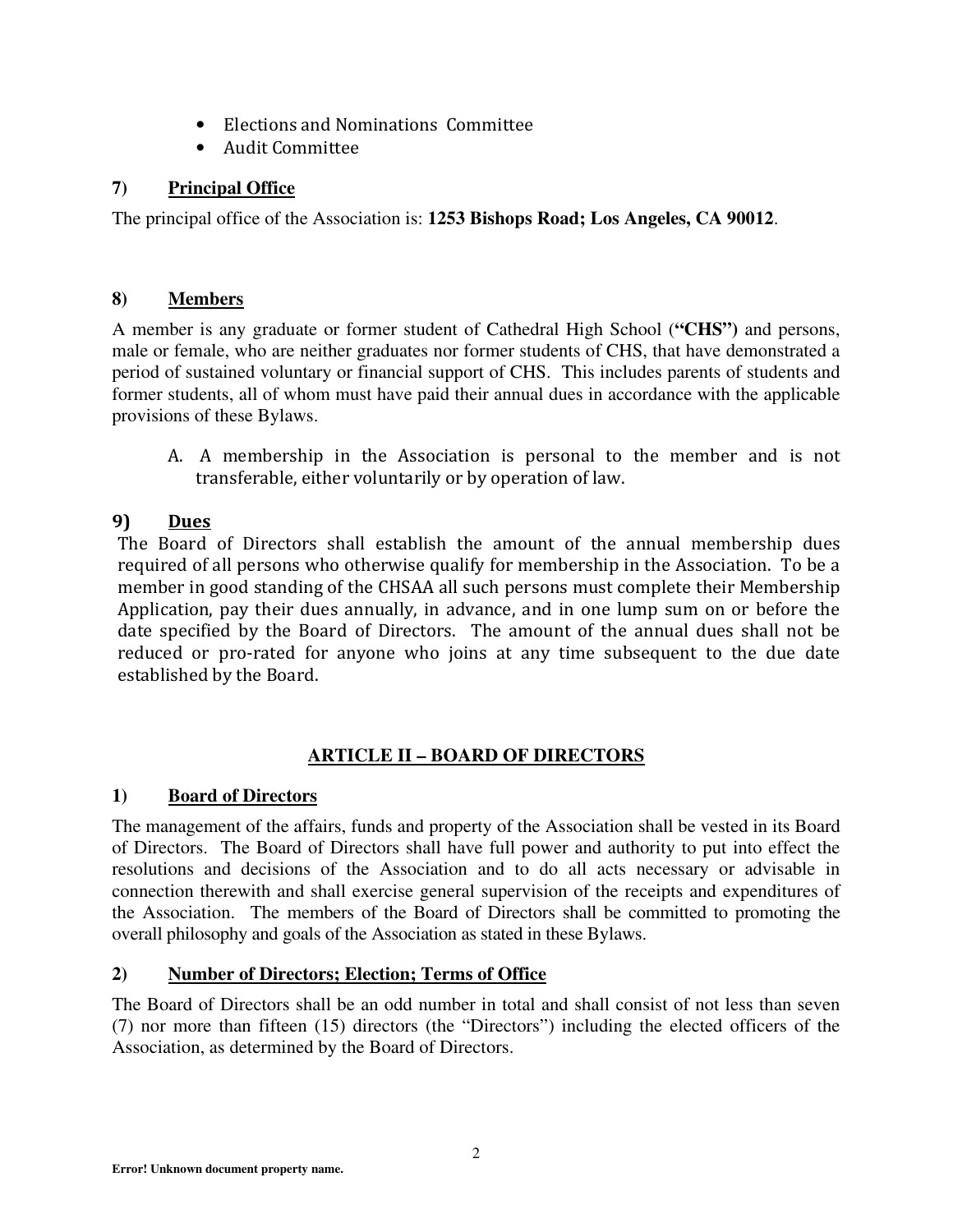### A. **Permanent Members of the Board of Directors**

Regardless of the total number of Directors, he Board of Directors shall at all times include a majority of members who are members of Cathedral High School's Administrative staff and/or such other or additional staff members as the Administrative Department shall deem appropriate from time to time, provided however, that said additional staff members shall not cause the total number of board members to exceed 15. The permanent members of the Board shall include the persons occupying the following positions:

- **a) The President of CHS**
- **b) The Principal of CHS**
- **c) The Development Director I**
- **d) The Administrative Designee**
- **e) Immediate Past President of the CHSAA**

#### **B. Non-Permanent Officers and Members of the Board of Directors**

The President of the CHSAA and the Vice-President of the CHSAA, are member elected positions and are therefore not permanent. Persons elected to those two positions shall automatically become members of the Board of Directors of the CHSAA once elected or when succeeding or appointed to succeed a previously elected President or Vice-President who is unable to complete his term of office.

### **C. Non-Permanent Officers and Members of the Board of Directors**

The President and the Vice-President of the CHSAA shall be elected by its members as follows

The Board of Directors shall, not less than 90 days prior to the date of the election, appoint a Chairman and two additional members to serve on the Elections & Nominations Committee. That committee shall solicit and receive nominations for the offices of CHSAA President and Vice-President, open at the time of the particular election to be held. It shall review each nominee's eligibility, qualifications, character and commitment for and to the office for which each nominee is seeking and submit its recommendations to the General Membership. At a meeting of the General Membership at which a quorum is present, the members shall cast a written, secret ballot for the candidate of their choice for each office then under consideration. Each candidate receiving the greatest number of votes for the particular office for which he has been nominated shall be considered the person elected to that office.

At the meeting at which elections shall be held, prior to the casting of ballots for any office, each candidate for the officer positions (President and Vice-President) shall have the opportunity to make a statement to the members describing his qualifications and his plan for the organization under his administration. The Elections & Nominating Committee shall establish election guidelines that shall include:

- The time limit of each candidate's remarks;
- The time for casting of ballots;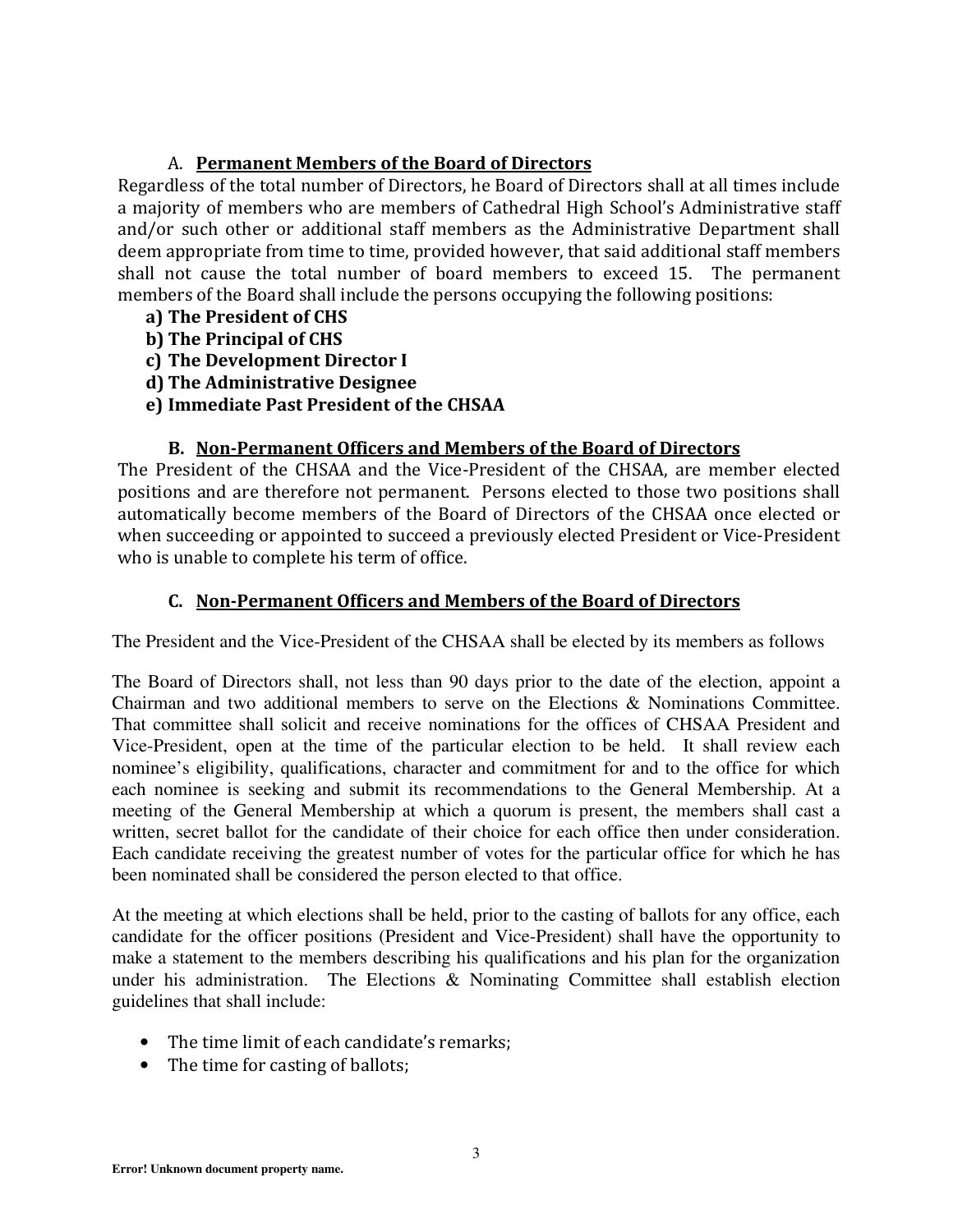- Other pertinent elements of the electoral process, provided such elements do not prevent members who are otherwise qualified to run for office;
- Publish the Date, time and place of the Elections on the CHSAA website and/or via other means;
- Count and record the votes cast for each candidate; and
- The publication of the results of the elections to all members in good standing.

#### **3) Terms of Office – Board of Directors, President and Vice-President**

There shall be four (4) permanent positions on the Board of Directors of the CHSAA. Those positions include the President and Principal of CHS and the two additional administrative positions of CHS. The terms of office for those Administrative positions shall not expire.

The Immediate Past President of the CHSAA shall be a permanent position of the Board of Directors. The term of office of the Immediate Past President of the CHSAA shall become effective at the time that the new President of the CHSAA takes office and shall continue until the new President's term of office has ended, including any succeeding term. If for any reason the Immediate Past President is unable to fulfill his term of office, the President may appoint a member in good standing to replace him for the remainder of the Immediate Past President's term, with the concurrence of the Board of Directors.

The term of office for the positions of President and Vice-President of the CHSAA shall be four (4) years and the persons so elected, provided they are otherwise members of the CHSAA in good standing, shall be eligible to run for re-election to those offices for a second four (4) year term. Officers elected to a second term shall no longer be eligible to run for office at the completion of their second term, however they shall become eligible to run for office after one year has lapsed since the end of their most recent term in office. Former officers elected to office after a one-year leave shall be eligible to run for office for two consecutive, four-year terms but may no longer serve after the completion of the last term.

#### **4) Meetings**

The Board of Directors shall hold regular meetings no less than four (4) times per calendar year and shall hold special meetings on such additional occasions as may be called for by (a) the President of the Association, (b) the Executive Committee, (c) Vice-President of the Association or (d) the four (4) Directors who represent the CHS Administration.

Special meetings of the Board of Directors shall be held upon no less than four (4) days' notice by first-class mail or forty-eight (48) hours' notice delivered personally or by facsimile, electronic mail, or other electronic means, to each Director at such Director's address as shown on the records of this Association or, if such address is not shown on the records of the Association and is not readily ascertainable, at the place at which the meetings of the Board of Directors are regularly held. If mailed, such notice shall be deemed to be delivered when deposited in the United States mail in a sealed envelope so addressed, with postage thereon prepaid. If notice be given by facsimile or other electronic transmission, such notice shall be deemed to be delivered when the electronic transmission is actually transmitted by the person giving notice by electronic means. Notice of a meeting need not be given to any Director who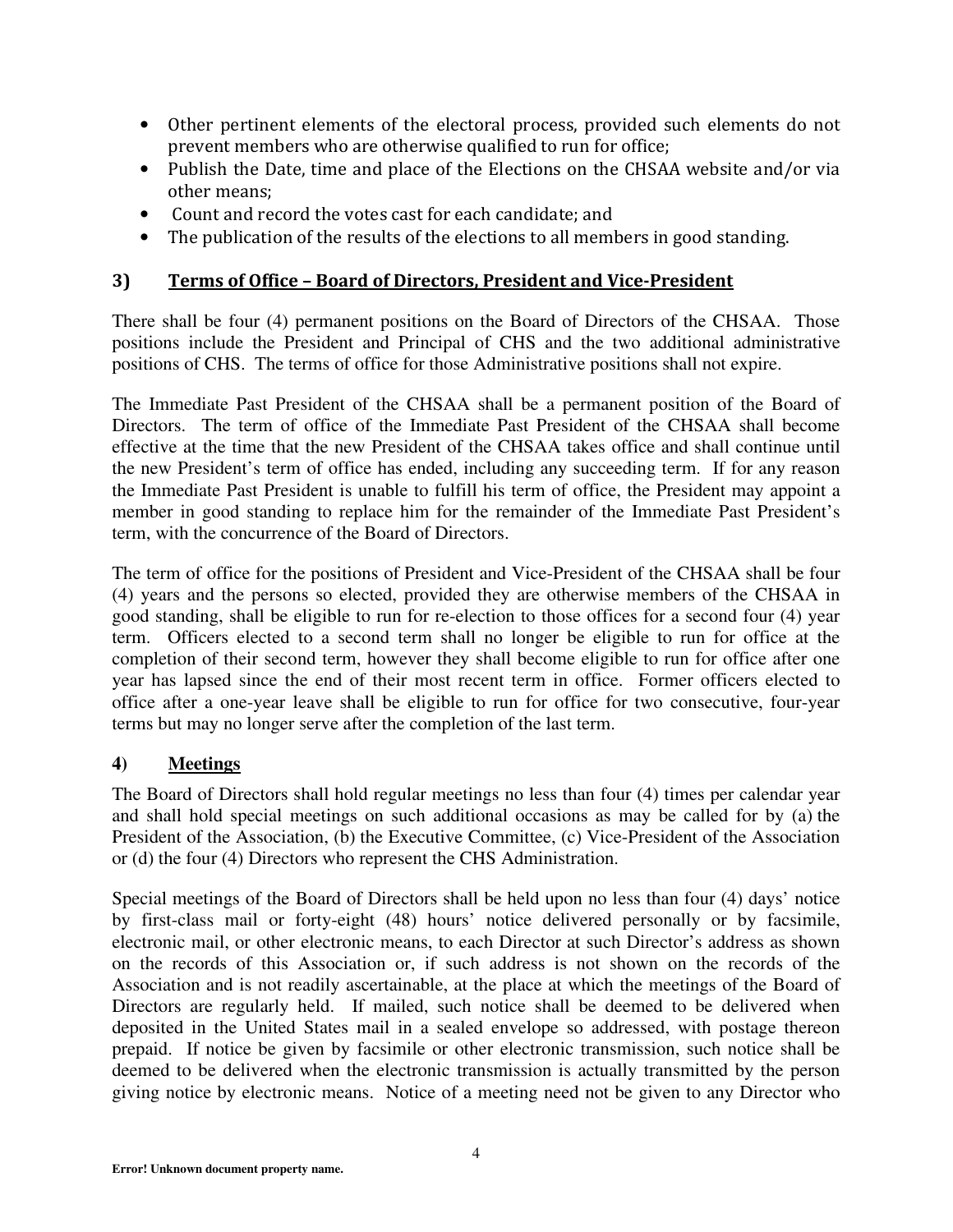signs a waiver of notice or a written consent to holding the meeting or an approval of the minutes thereof, whether before or after the meeting, or who attends the meeting without protesting, prior thereto or at its commencement, the lack of notice to such Director. All such waivers, consents and approvals shall be filed with the corporate records or made a part of the minutes of the meetings. The business to be transacted at the meeting need not be specified in the notice or waiver of notice of such meeting, unless specifically required by law.

Meetings of the Board of Directors may be held at the Principal Office of the Association or at such other locations as the Board may from time to time designate provided proper notice has been served on all board members.

### **5) Quorum: Vote Required for Action**

A simple majority of the members of the Board of Directors shall constitute a quorum for the transaction of business at any of its meetings and a majority vote of the members of the Board of Directors attending any meeting thereof at which a quorum is present shall be necessary for the adoption of any motion.

### **6) Vacancies**

A vacancy on the Board of Directors shall be deemed to exist in the event of any Director's death, resignation or removal, declaration of bankruptcy under the laws of any jurisdiction, mental incompetence adjudged by a court of competent jurisdiction in any state or country (including, without limitation, any territory, dependency or possession of the United States of America), or conviction by any court in any state or country (including, without limitation, any territory, dependency or possession of the United States of America) of any felony.

Any vacancies which may occur on the Board of Directors in any of the permanent positions held by the CHS Administration shall be filled by appointment by the Administration of CHS. Any vacancies which may occur in the position of President orVice President shall be filled in the same manner in which Directors are elected pursuant to Section 3 of this Article II. Each Director elected to fill a vacancy shall hold office for the unexpired term of the departed Director. A vacancy occurring in the office of Immediate Past President shall be filled by appointment by the President of the CHSAA with the concurrence of the Board of Directors. His term of office shall be in accordance with Article II, Section 3 of these Bylaws.

### **7) Removal**

A Director may be removed from office for cause by a vote of a majority of the Directors present at any regular or special meeting of the Board of Directors at which a quorum is present; provided that notice thereof shall be given in writing to the Director at least ten (10) business days prior to said meeting, that the Director shall be provided opportunity to contest the proposed removal and that the Director shall be provided written notice of the vote of the Board of Directors on such proposed removal. Without limiting the generality of the foregoing, a Director's absence without just cause at two (2) consecutive regular meetings of the Board of Directors shall constitute "cause" for removal pursuant to this Section 8. Any accusation of the commission of an act of moral turpitude brought by a lawfully empowered official or body (Archdiocese of Los Angeles, District Attorney, Attorney General, Inspector General or Grand Jury) or the Administration of CHS, against a board member shall constitute cause for temporary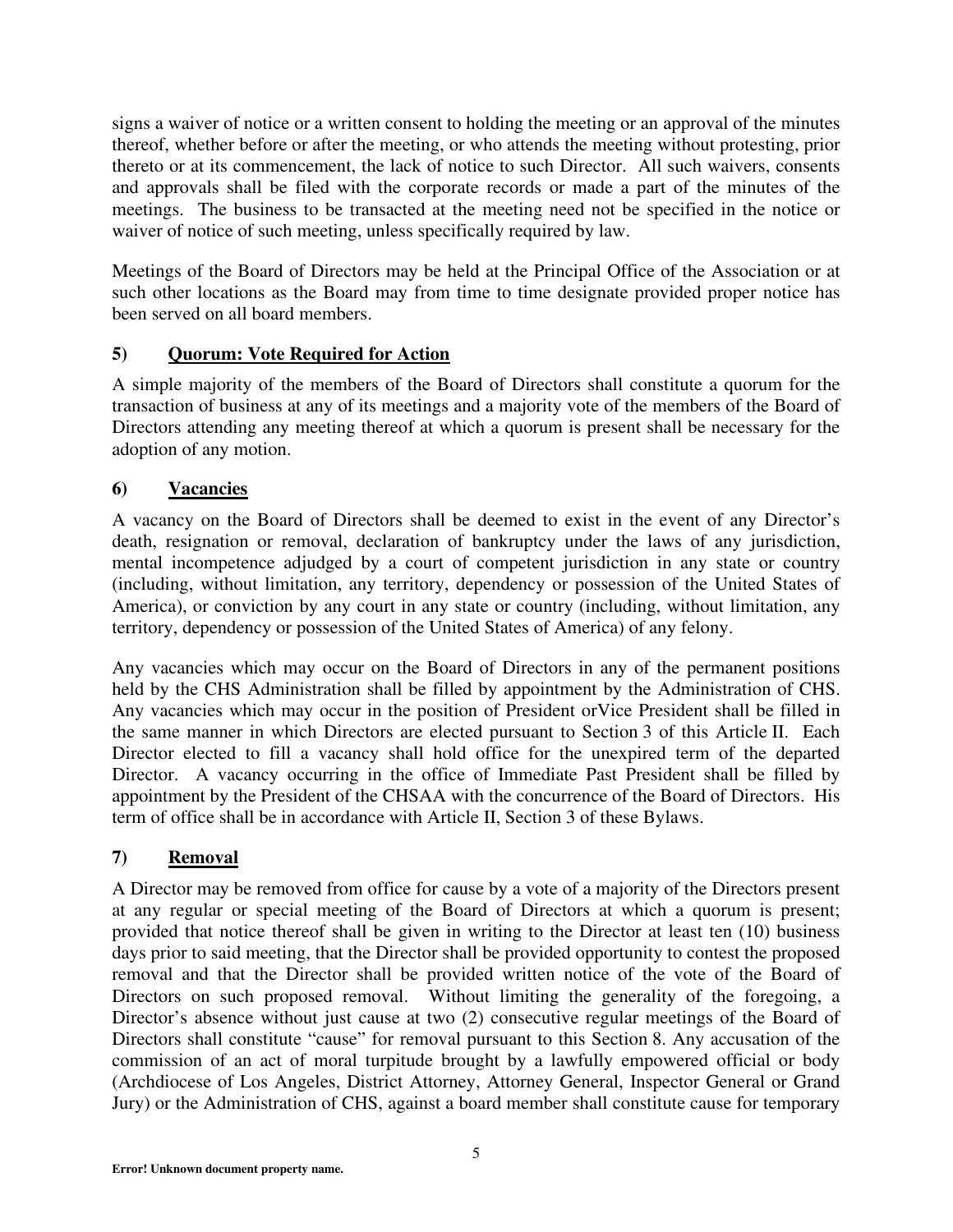removal from the board of directors. If the charges are dropped, dismissed or if the board member is found innocent of the charges he/she may be reinstated to fill the term to which he/she was originally elected.

### **8) Action By Written Consent**

Any action required or permitted to be taken at any meeting of the Board of Directors may be taken without a formal meeting if all members of the Board of Directors consent in writing or by electronic transmission and record of the writing or electronic transmission is filed with the minutes of the Board of Directors.

### **9) Meetings by Telephone**

The members of the Board of Directors may participate in a meeting by means of a conference telephone call or by similar communications activity provided that all of the participants in such meeting can hear one another at the same time. Participation by such means shall constitute presence at such meeting.

## **ARTICLE III – COMMITTEES**

### **1) Executive Committee**

The Executive Committee of the Board of Directors shall consist of the President, Vice-President, Secretary and Treasurer, and one or more additional persons who may be appointed to serve, on an ad-hoc basis, on the Executive Committee at the discretion of the President. Meetings of the Executive Committee may be called by the President [or by any two (2) voting members of the Executive Committee], by notice to the members of the Executive Committee given in accordance with the notice procedure set forth in Article II, Section 5 with respect to notice of meetings of the Board of Directors.

Subject to applicable law, the Executive Committee shall have and may exercise all of the powers of the Board of Directors between the meetings of the Board of Directors, and shall have such other powers as may be specifically set forth in these Bylaws. A majority of its members shall constitute a quorum for the transaction of business at any Executive Committee meeting and a majority vote of the members of the Executive Committee attending any such meeting shall be necessary for the adoption of any motion. Minutes of any Executive Committee meeting shall be presented to the Board of Directors at its next regularly scheduled meeting. Provided that all notification requirements are met, a quorum of the Board may delegate any authority necessary to act to the Executive Committee.

### **2) Audit Committee**

By majority vote of the Directors present at any meeting of the Board of Directors at which a quorum is present, the Board of Directors shall elect from its membership, in good standing, an Audit Committee consisting of three (3) members, at least one of whom shall be a member of the Executive Committee. The Committee shall be responsible for an independent annual review of the Association's finances, and may engage a certified public accountant to review or audit the Association's finances and render an independent accounting.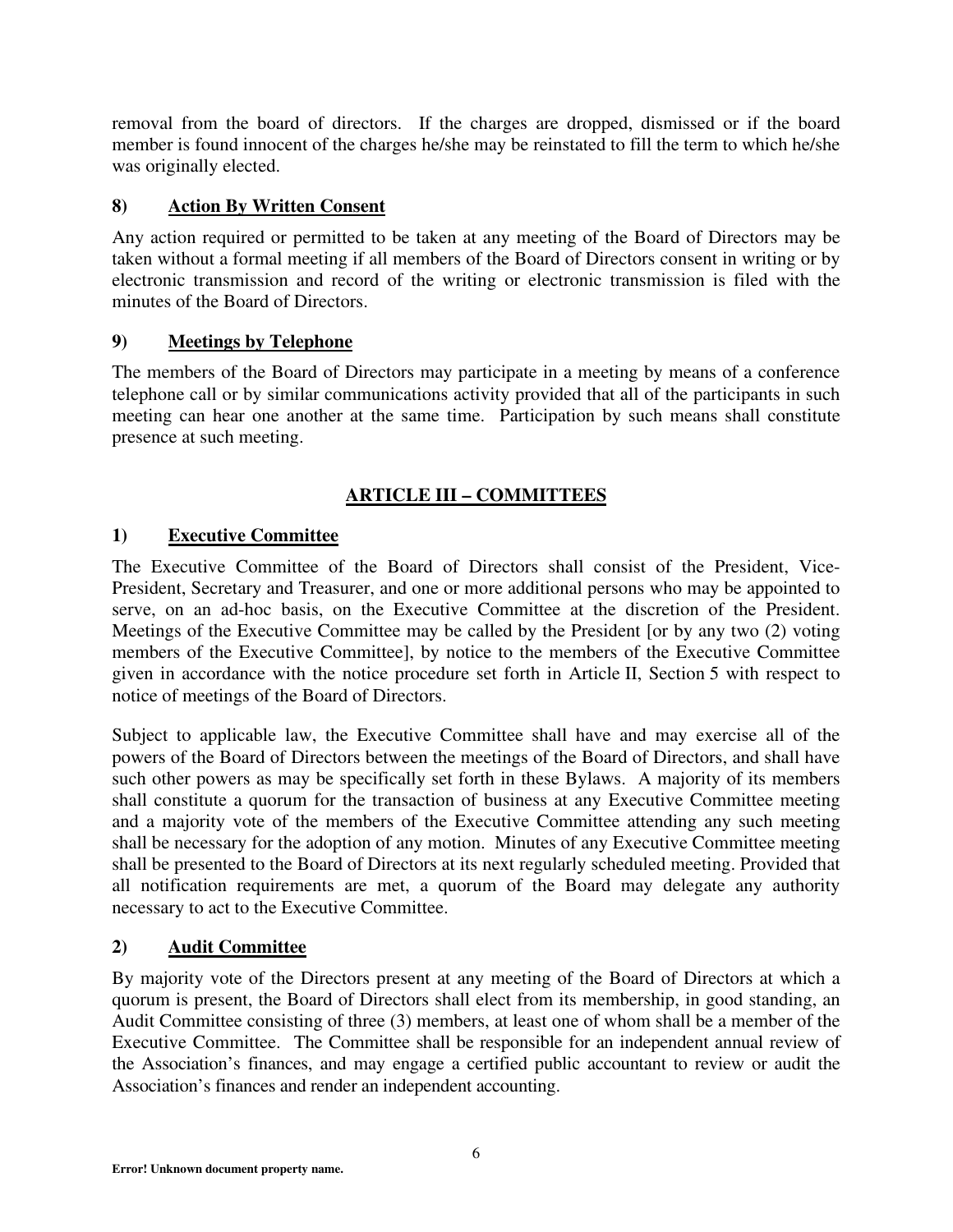### **3) Other Committees**

The President shall, in his discretion and with the advice and concurrence of the board, appoint qualified persons to serve as Chairpersons or non-corporate Vice Presidents of the Standing Committees, other than the Audit Committee, and such additional non-corporate Vice-Presidents as may be deemed necessary and appropriate to lead major initiatives. He shall also have the discretionary authority to establish additional committees, appoint and remove committee chairs and to approve or disapprove other members of those committees.

# **ARTICLE IV -- OFFICERS**

### **1) Officers**

The officers of the Association shall be a President, one (1) Vice-President, a Secretary, and a Treasurer.

## **2) Eligibility**

To be eligible to be nominated for any of the Association's officer positions, a person must be a member in good standing in accordance with Article I, Section 8 of these Bylaws, of good moral character, possess a reasonable level of knowledge and understanding of the duties and responsibilities of the office he is seeking, and have the appropriate level of experience and/or familiarity with the tasks correspondent to that office. To be eligible for the office of President the member must be a graduate of Cathedral High School.

Beginning with all elections of officers held in the year 2021 and all such elections subsequent thereto, in order to be eligible for nomination to the office of President, each such nominee must have served in at least one of the following capacities:

- Has served as a member of the Board of Directors for not less than one year;
- Has served as an active member of a Committee or Sub-Committee for not less than one year. In the event that he is a member of an any Committee or Sub-Committee that completes its assigned task in less than one year, he shall nevertheless be deemed to have met the one-year participation requirement provided he has been an active member; or
- Has served as an officer, other than that of Immediate Past-President.

# **3) Nomination of Officers**

Members in good standing and who meet the eligibility criteria for Officers in accordance with these Bylaws shall submit their nomination forms, either in typed or written form or via the Association's website, to the Nominations and Elections Committee as defined in Article II, Section 2, Sub-Section C of these Bylaws.

### **4) President/Chairperson of the Board**

The members of the CHSAA in good standing shall elect a President who shall also serve as Chairperson of the Board of Directors. The President is the chief executive officer and general manager of the Association and is authorized to appoint or remove, with the concurrence of the Board of Directors, the Secretary and the Treasurer of the Association, and such other non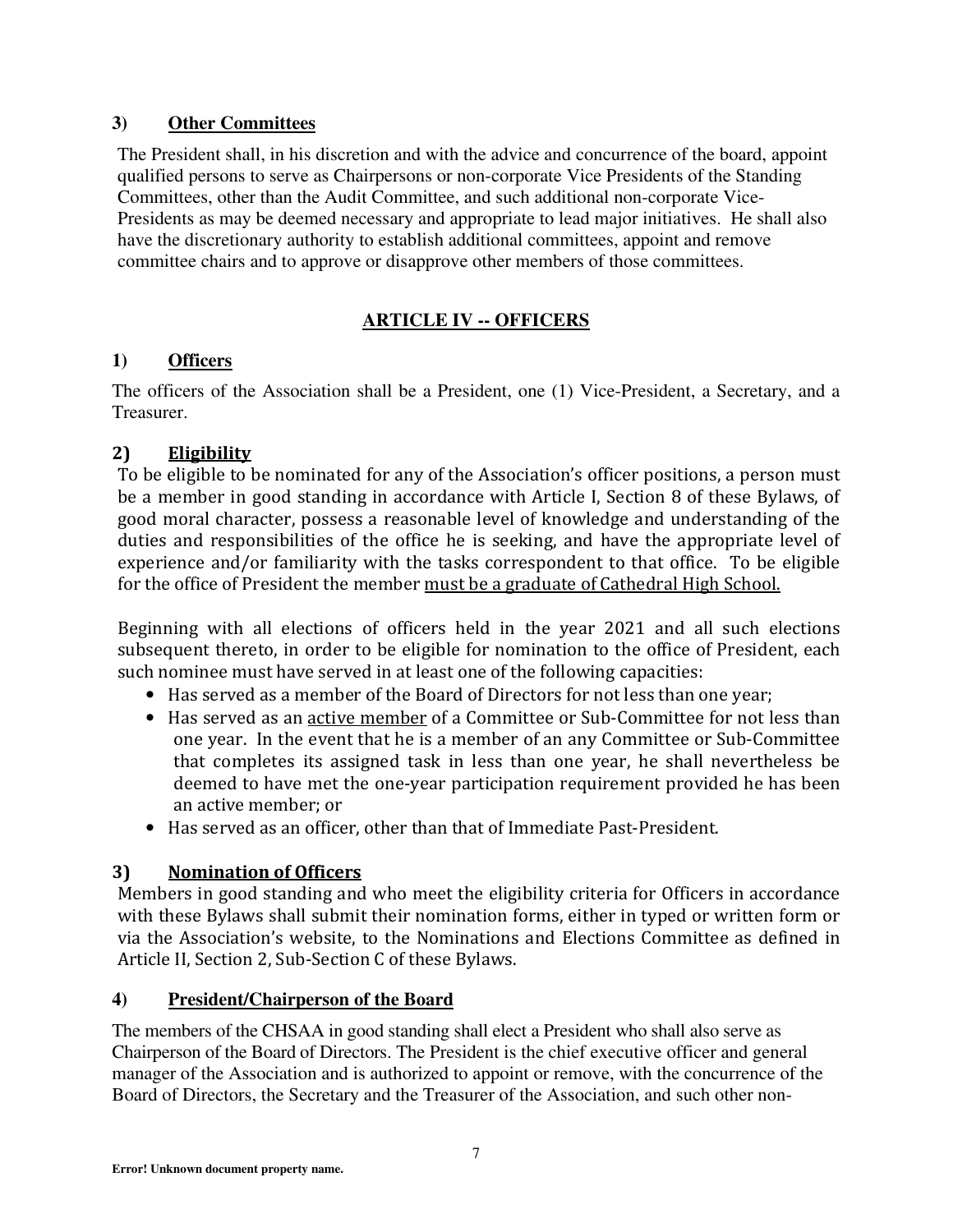elected Vice-Presidents, Committee Chairs, Advisors and other persons he deems necessary and appropriate for the fulfillment of the Association's purposes. The President shall, subject to the control of the board of directors, have general supervision, direction and control of the business and affairs of the corporation and of its officers, employees and agents, including the right to employ, discharge and prescribe the duties of all officers, employees and agents of the corporation, except where such matters are prescribed in the Bylaws or by the board of directors. The President is authorized to sign all contracts, notes, conveyances and other papers, documents and instruments in writing in the name of the corporation. The President shall have such other authority and perform such other duties as are necessarily incident of the office of Chairperson of the Board or as may be prescribed by the Board of Directors or the Executive Committee.

### **5) Vice-President**

The members in good standing of the CHSAA shall elect one (1) Vice- President. The Vice President shall perform, under the direction of the President, duties and responsibilities in the management of the corporation or in one or more particular areas of its management. In the event of the disability or absence of the president, the Vice President shall exercise the duties of the President and shall have such other authority and perform such other duties as may be prescribed by the President, the Board of Directors or the Executive Committee.

### **6) Secretary**

The President of the CHSAA shall appoint a Secretary of the Association. The Secretary shall: (a) keep or cause to be kept the minutes of all meetings of the Board of Directors, the Executive Committee, General Membership Meetings, and any other committee of the Board of Directors; (b) keep or cause to be kept at the principal office of the Corporation, or such other place as the Board of Directors may order, a book of minutes of all proceedings of the Board of Directors, General Membership Meetings and of all committees thereof, a complete and current list of all members of the Association who are in good standing as defined by these Bylaws to be updated monthly; and (c) serve as custodian of the corporate records and seal of the Corporation. In addition, the Secretary shall have such other authority and perform such other duties as may be prescribed by the President, Board of Directors or the Executive Committee.

### **7) Treasurer**

The President of the CHSAA shall appoint a Treasurer of the Association. The Treasurer shall: (a) maintain adequate and correct accounts of all funds received and expended by the Corporation as required by law; (b) assume custody and care of all Association funds and assets, and designate an approved person to deposit Corporate funds with a financial institution designated by the Executive Committee; (c) ensure that the Association's financial books are audited on an "as-needed" basis as determined by the Board of Directors or the Executive Committee with the advisement of the Audit Committee; (d) maintain an accurate accounting and description of all capital assets of the Corporation; (e) make available the Association's financial books for review at all Board and Executive Committee meetings and at any reasonable time at the request of a Board member; and (f) prepare and distribute monthly financial reports to the Board of Directors and the Association's members. In addition, the Treasurer shall have such other authority and perform such other duties as may be prescribed by the President, Board of Directors or the Executive Committee.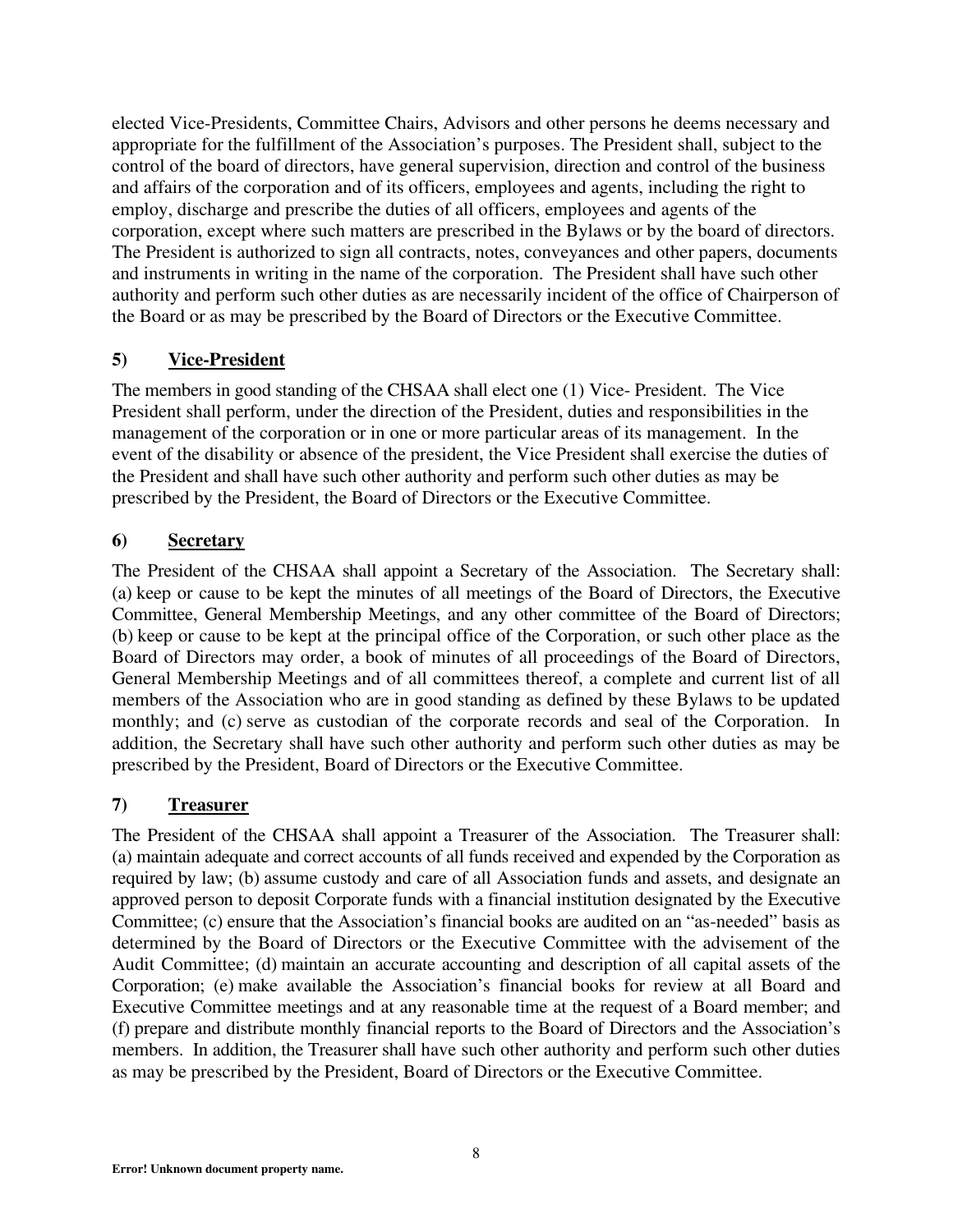### **8) Terms of Office**

Each Officer shall hold office until such Officer's successor is, in the case of the President and Vice-President, duly **elected**, and in the case of the Secretary and Treasurer, **appointed by the CHSAA President**, unless earlier removed pursuant hereto. The term of office for all officers of the corporation shall be four (4) years and may be elected to one additional, consecutive four (4) year term. Those persons shall not be eligible to serve in the capacity of any officer position for a period of one year after the end of his second term. After the one-year period however and provided he is otherwise qualified and in good standing pursuant to the other pertinent provisions of these Bylaws, the person may be elected to any office for up to two additional four-year terms but will not be eligible to succeed him or herself at any time thereafter. If the person is elected to any office due to the resignation, death, removal, or adjudication of mental incompetence of a then serving Officer (Article IV, Section 8 below), the person so elected to replace him/her shall serve for the remainder of the previously elected Officer's term of office and shall be eligible to be elected for two additional four-year terms at the conclusion of the term of office of the person he/she replaced.

### **9) Vacancies**

A vacancy in any office shall be deemed to exist in the event of any Officer's death, resignation or removal, mental incompetence adjudged by a court of competent jurisdiction in any state or country (including, without limitation, any territory, dependency or possession of the United States of America), or conviction by any court in any state or country (including, without limitation, any territory, dependency or possession of the United States of America) of any felony.

Any such vacancy shall be filled within thirty (30) days after such vacancy occurs by nomination by any member of the Executive Committee of the Board of Directors followed by a majority vote of the Executive Committee at any meeting of the Executive Committee at which a quorum is present.

### **10) Removal of Officers**

An Officer may be removed from office at any time, with or without cause, by a majority vote of the Directors present at any regular or special meeting of the Board of Directors at which a quorum is present. In the event that the President, Vice-President, Secretary or Treasurer ceases to be a member of the Board of Directors for any reason, such Officer immediately shall be deemed to have been removed from such Office.

### **ARTICLE V – RELATIONS WITH OTHER ORGANIZATIONS**

The Association shall maintain relations with and, where appropriate, seek membership in other organizations interested in the purposes and activities of the Association, provided that such organizations are formed and operated exclusively for one or more of the purposes set forth in Section 501(c)(3) of the Internal Revenue Code of 1986, as amended (or the corresponding provision of any future United States Internal Revenue Code). The Executive Committee shall determine the terms of such affiliation or membership on the part of such other organizations,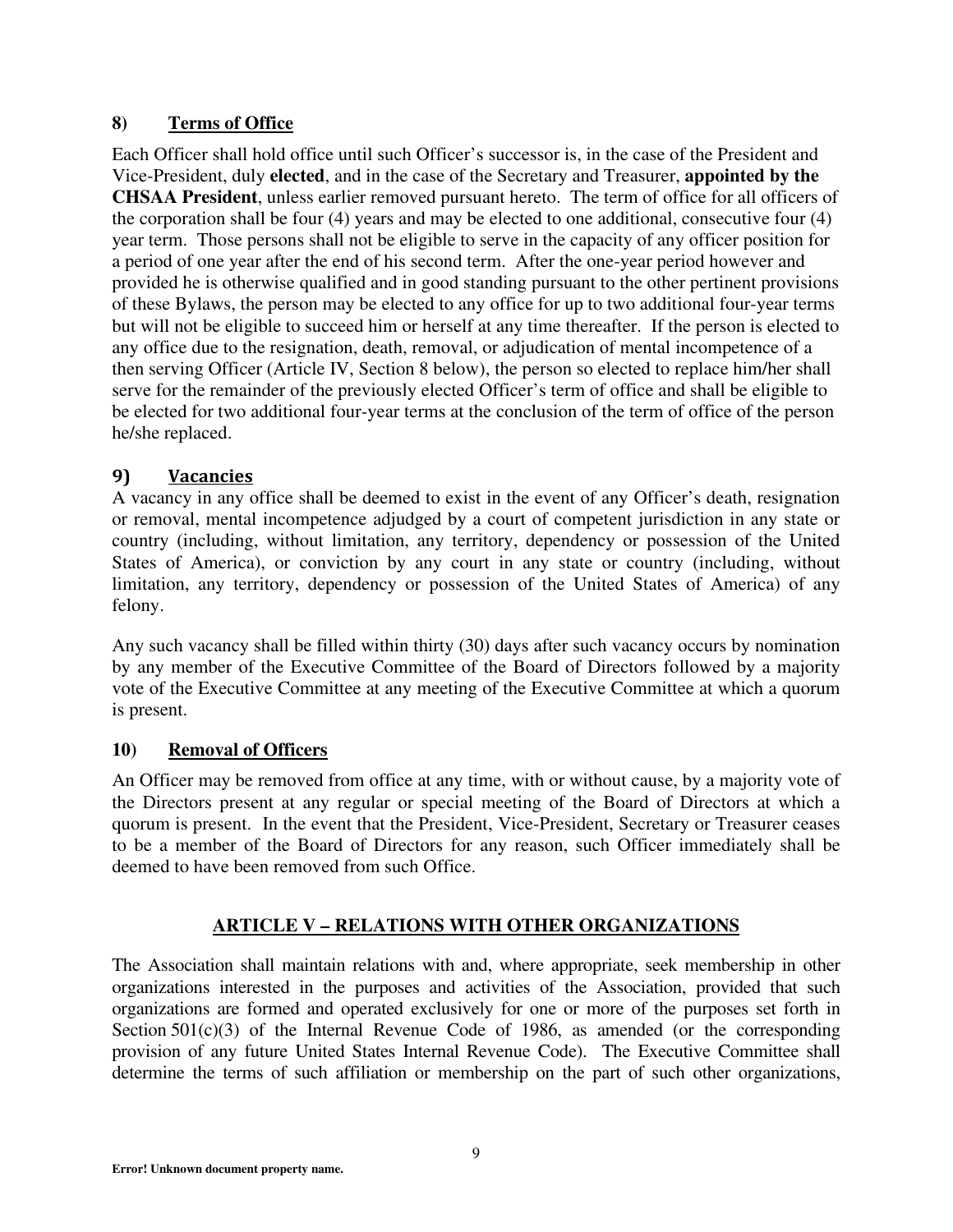engaging in due diligence to ascertain the *bona fides* of said organization and reduce to writing said relationship in a Memorandum of Understanding (MOU) signed by both parties.

## **ARTICLE VI – BUDGET AND FISCAL YEAR**

#### **1) Annual Budget**

Each fiscal year, the President, together with the other members of the Executive Committee, shall present an annual income and expense budget covering the ensuing year, and a comparison of the previous year's projected budget with the actual budget for that year, to the Board of Directors at least thirty (30) days prior to the end of the Association's fiscal year. The Board of Directors shall approve or reject such proposed annual budget by majority vote no later than the thirtieth  $(30<sup>th</sup>)$  day of the following fiscal year. In the event of such proposed annual budget is rejected, the President shall work with the Executive Committee to revise such proposed annual budget so as to obtain the Board's approval thereof as soon as reasonably practicable. Following the Board's approval of a proposed annual budget, the Executive Committee may consider and approve any necessary supplemental budgets.

### **2) Fiscal Year**

The Corporation's fiscal year shall begin on the first day of January and end at midnight of the last day of December.

#### **3) Disbursements**

Disbursement of Corporation funds not included in the budget up to \$3,000.00 may be approved by a majority vote of the Executive Committee. Any disbursements in excess of \$3,000.00 not included in the budget must first be approved by the General Membership for consideration and approval by a majority vote of the Board of Directors.

#### **4) Audit**

If the Executive Committee, the Board of Directors, or the Audit Committee determines that an audit of the accounts of the Corporation covering any particular period of time should be conducted, it shall be made by a Certified Public Accountant. The report of the auditors shall be read at the next meeting of the Board of Directors held subsequent to the completion of the audit and shall also be open to inspection by a Director of the Board of the Corporation.

#### **ARTICLE VII – INDEMNIFICATION OF THE DIRECTORS**

The Corporation, to the extent legally permissible, shall indemnify and hold harmless, each member of the Board of Directors against all liabilities imposed upon or reasonably incurred by each in connection with any action, suit or other proceeding in which they may be involved or with which they may be threatened by reason of their acts or omissions as a member of the Board of Directors; provided, however, that this provision shall not eliminate or limit liability for (1) any breach of the individual's duty of loyalty to the Corporation, (2) acts or omissions not in good faith or which involve intentional misconduct or a knowing violation of law, or  $(3)$  any transaction from which the Director derived an improper personal benefit.